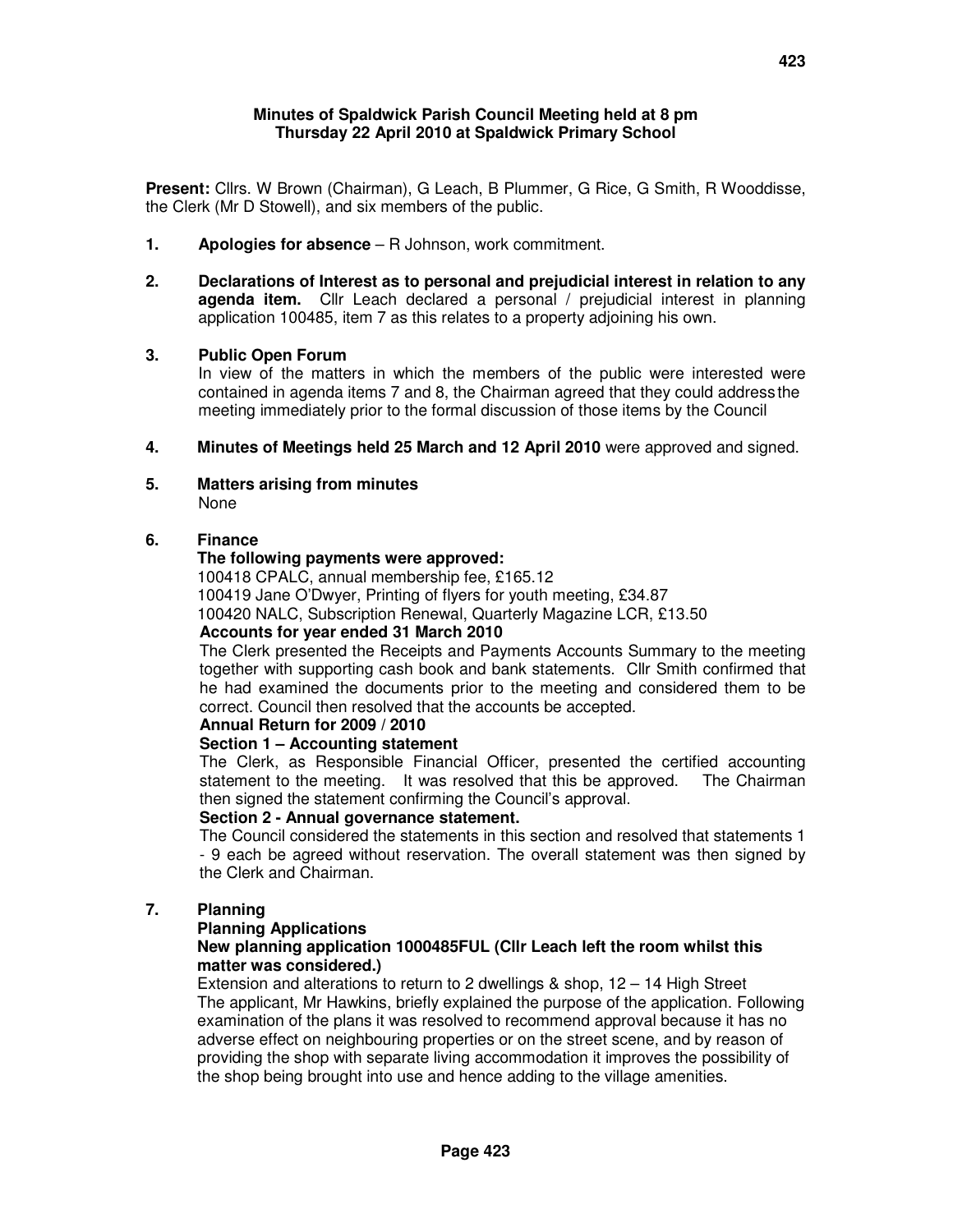## **To consider planning application 1000427FUL**

Erection of single storey extension, 1 Littlecotes Close

 As the application had only been received earlier in the day and therefore neighbours had not had time to consider its implications, it was agreed to defer the matter for 7 days and to convene a Special Meeting to discuss it following the Annual Parish Meeting.

#### **To note reports of LPA decisions -** none

 **Current enforcement cases –** no new or outstanding cases in the last quarter.

#### **8. Public Open Space as possible site for Village Hall**

### **To consider response to Village Hall Management Committee (VHMC)**

The Clerk reported that he had referred the question as to whether there are any legal restrictions on the use of the public open space at the rear of Ferriman Road as a site for the Village Hall to the NALC Solicitor. In response to his requests, documents and other information has been supplied, but to date no advice has been received. It was agreed that in the absence of this the Council cannot respond to the VHMC on the possible use of the site.

 **To note letter of 19 April from residents of Ferriman Road and consider response.** This referred to the disclosure in the Parish Council minutes and in the April issue of Spaldwick News that the VHMC has declared the public open space next to Playtimes as the proposed site for the new Village Hall. The letter says that the residents would like to see the business case for a new village hall and the selection criteria for the proposed site/s. Several members of the public then addressed the meeting expressing their concern at the choice of this site without the reasons having been fully explained.

 Cllr Rice (VHMC Secretary) outlined the process which had led to the choice of this site and said that when the VHMC has finalised its proposal a Public Meeting will be called and those present will be invited to discuss the proposal and to vote on whether to proceed.

 The Chairman stated that the matters raised by the residents of Ferriman Road could only be answered by the VHMC. It was resolved that the Council should respond accordingly.

### **9. Parish Plan**

Cllr Plummer stated that the next formal stage is for the Plan to be presented to the strategic stakeholders. It is now suggested that the North West Huntingdonshire Neighbourhood Forum, the next meeting of which is on 28<sup>th</sup> July, will coordinate the stakeholder support.

 He also reported that progress is being made in the following areas highlighted by the Parish Plan:

 Youth activities Parish footpaths Litter picking Traffic monitoring

#### **10. Environmental issues Litter picking**

The Clerk reported that he had only had one response to his piece in Spaldwick News asking for volunteers to take part in a litter pick, but others have since expressed an interest and will be litter picking on an individual basis. It is anticipated that HDC will shortly be removing fly tipping in Cockway Lane, Long Lane and Barham Road.